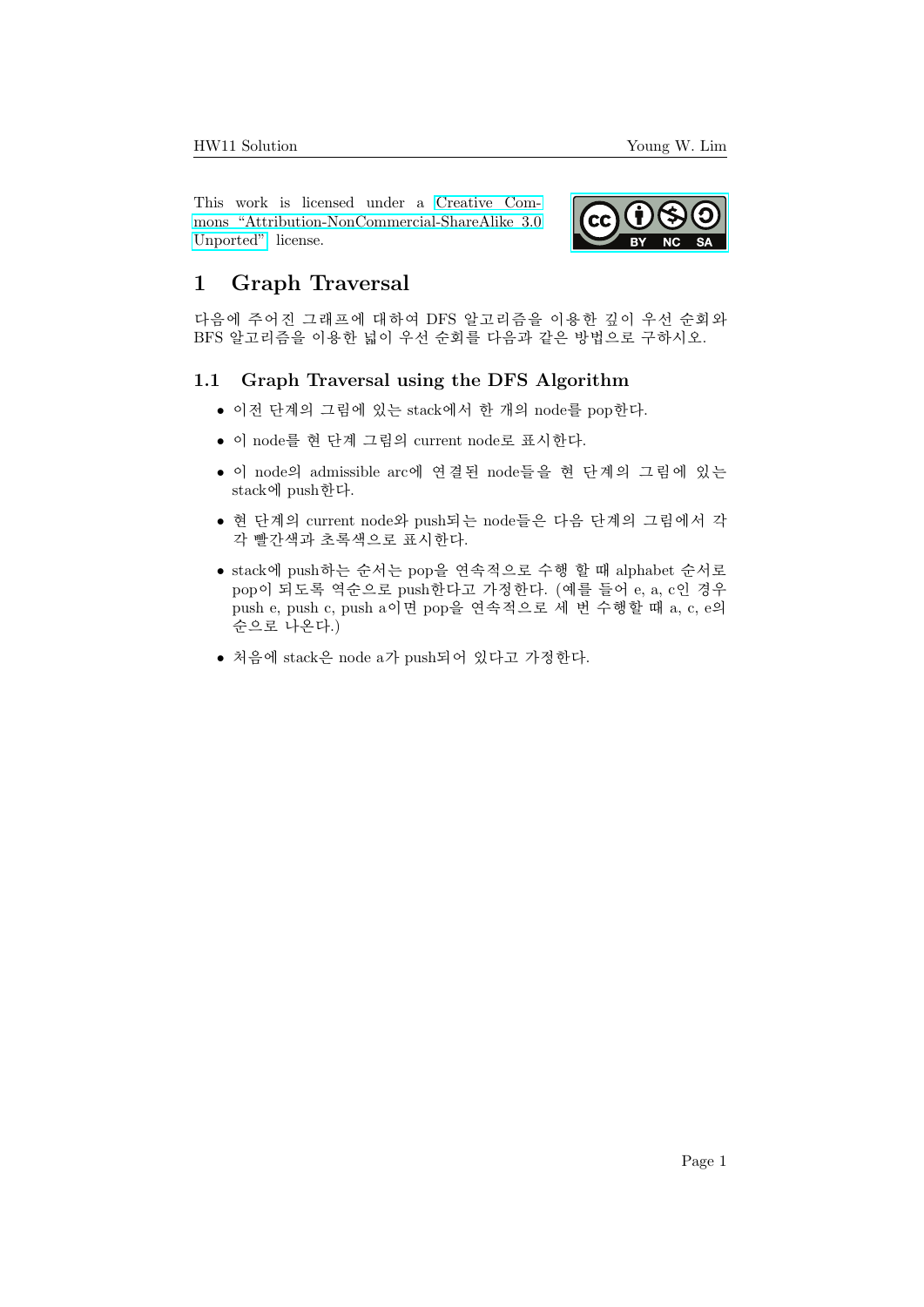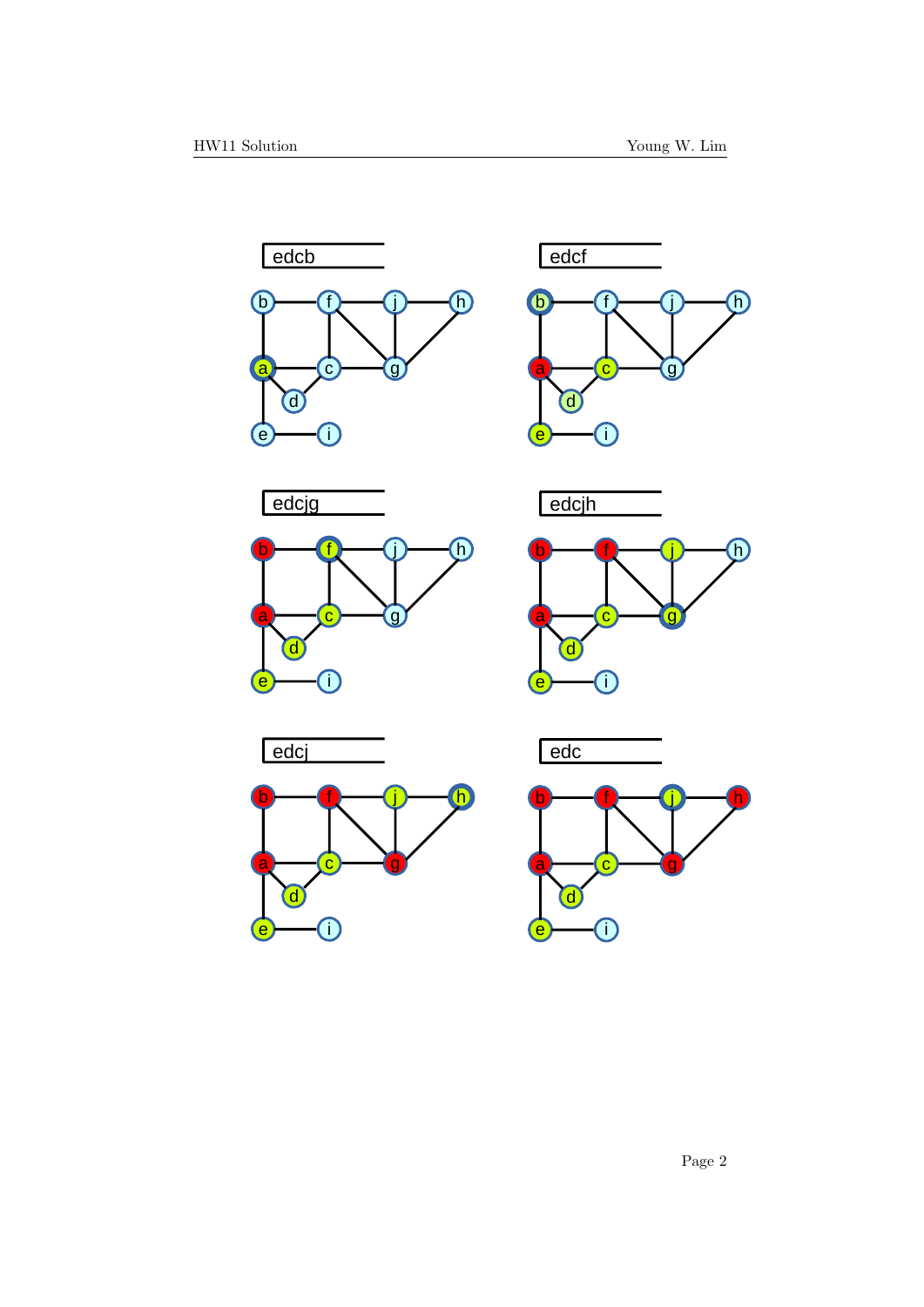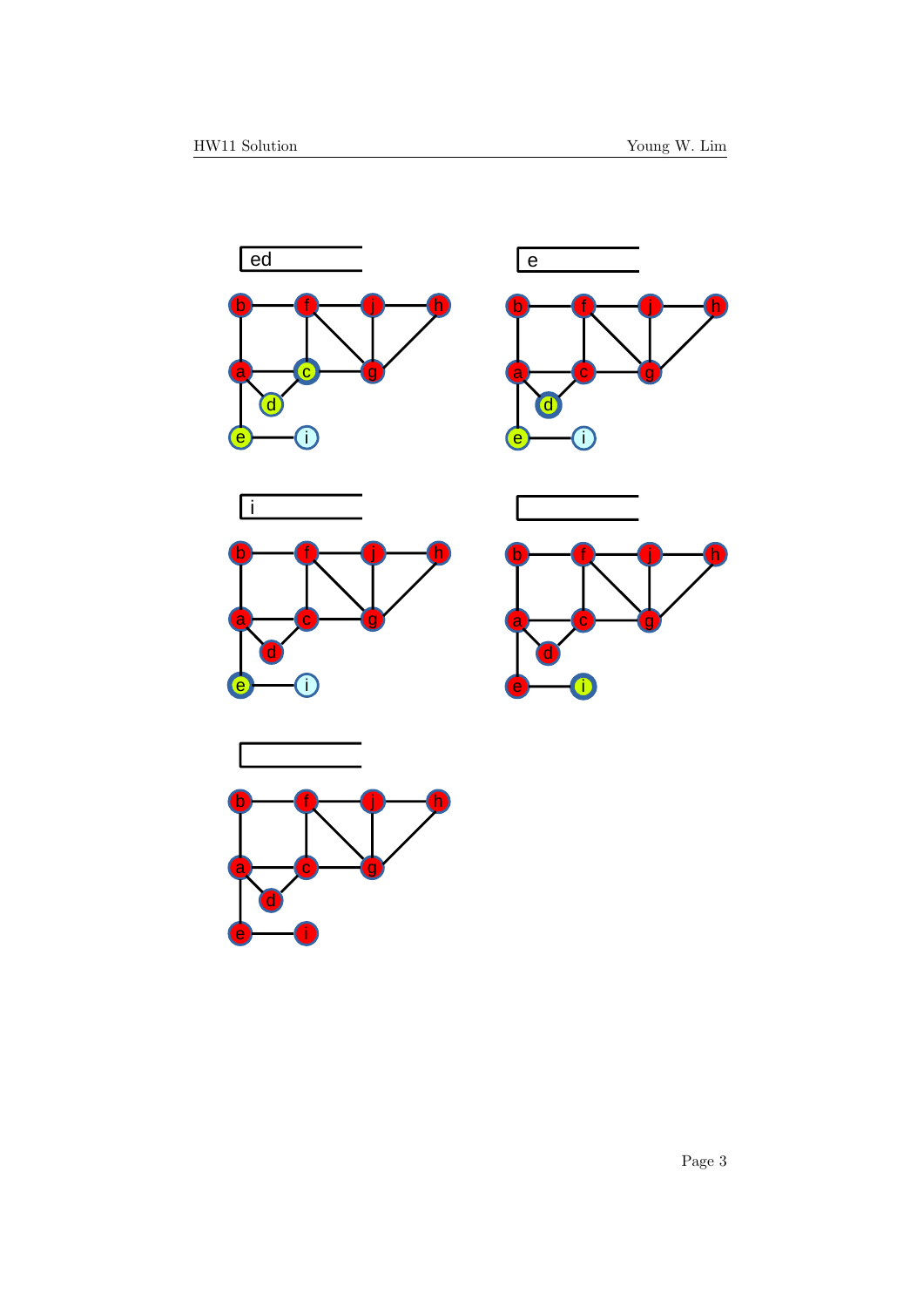## 1.2 Graph Traversal using the BFS Algorithm

- $\bullet$  이전 단계의 그림에 있는 queue에서 한 개의 node를 dequeue한다.
- 이 node를 현 단계 그림의 current node로 표시한다.
- 이 node의 admissible arc에 연결된 node들을 현 단계의 그림에 있는 queue에 enqueue한다.
- 현 단계의 current node와 push되는 node들은 다음 단계의 그림에서 각 각 빨간색과 초록색으로 표시한다.
- queue에 enqueue하는 순서는 alphabet 순서로 한다고 가정한다. (예를 들 어 e, a, c인 경우 enqueue a, enqueue c, enqueue e의 순으로 한다.)
- $\bullet$  처음에 queue에는 node a가 있다고 가정한다.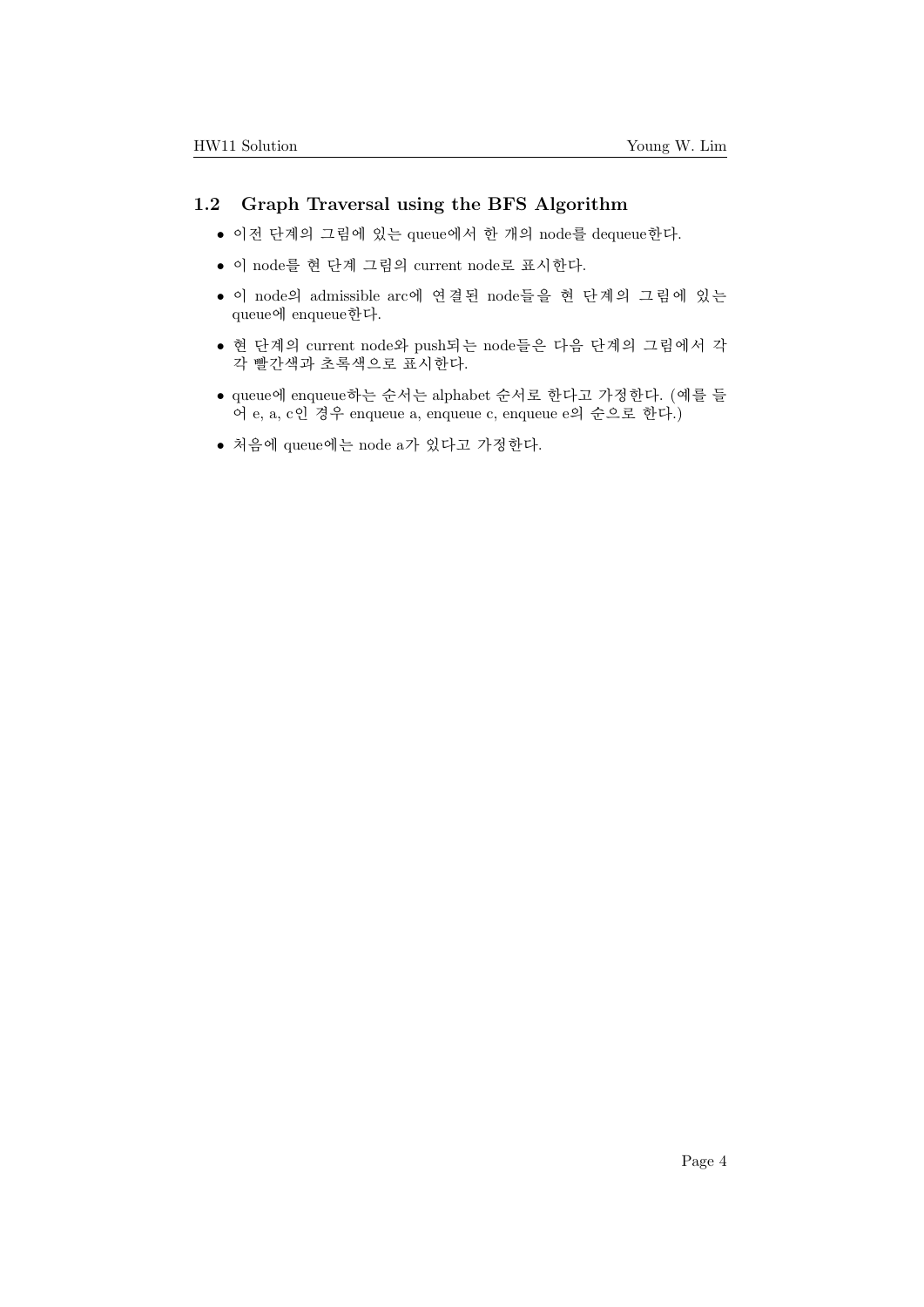